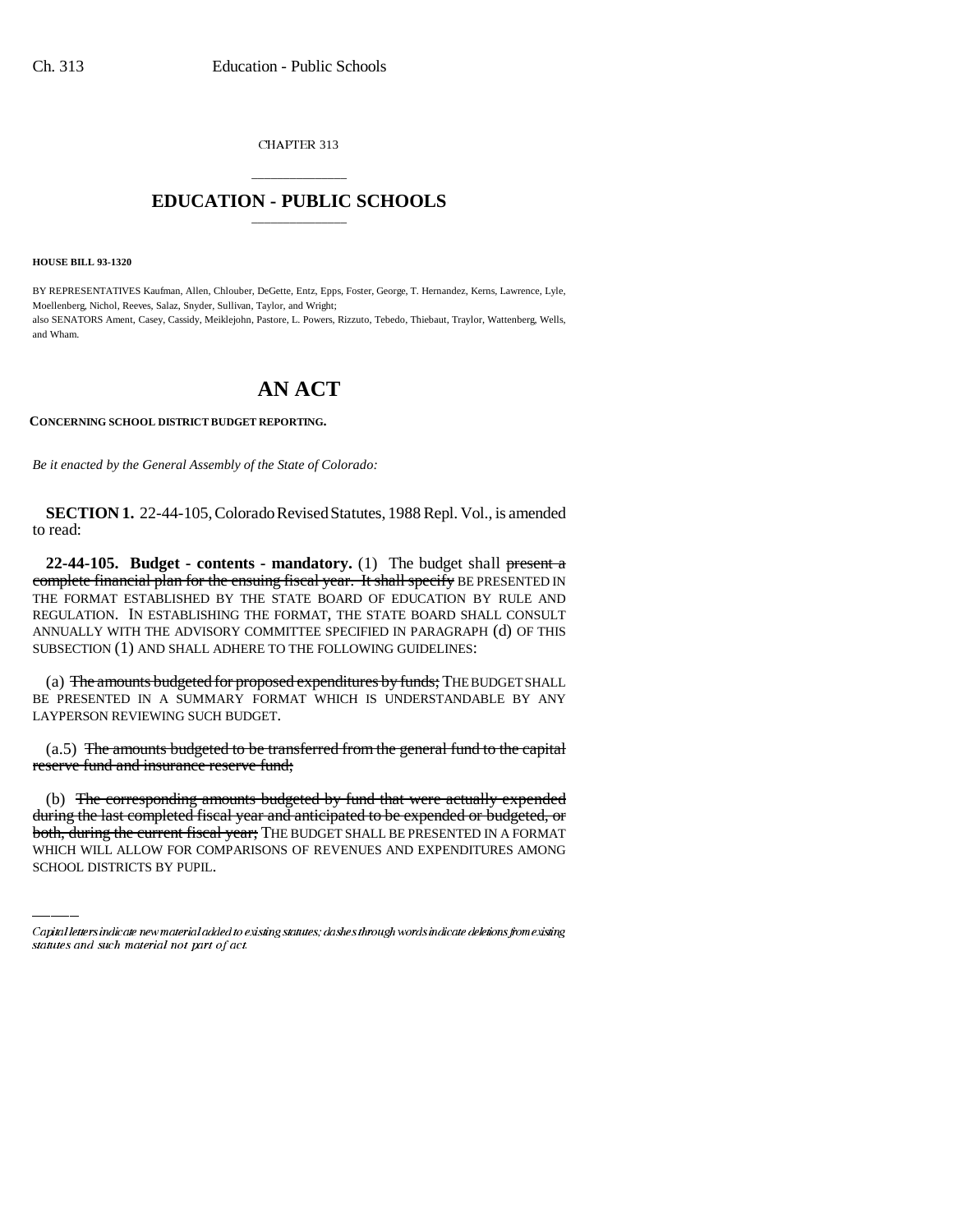(c) Repealed, L.  $75$ , p.  $708$ ,  $\frac{8}{3}$  10, effective July 14, 1975. The BUDGET SHALL BE PRESENTED IN A FORMAT THAT ITEMIZES EXPENDITURES OF THE DISTRICT BY FUND AND BY PUPIL. THE BUDGET SHALL DESCRIBE THE EXPENDITURE, SHOW THE AMOUNT BUDGETED FOR THE CURRENT FISCAL YEAR, THE AMOUNT ESTIMATED TO BE EXPENDED FOR THE CURRENT FISCAL YEAR, AND THE AMOUNT BUDGETED FOR THE ENSUING FISCAL YEAR.

(d) All revenues anticipated for the ensuing fiscal year and classified as to funds and sources of income, including only those revenues which can be reasonably anticipated and excluding contingency revenues; EFFECTIVE JULY 1, 1993, THE COLORADO COMMISSION FOR ACHIEVEMENT IN EDUCATION IN CONSULTATION WITH THE FINANCIAL POLICY AND PROCEDURES ADVISORY COMMITTEE SHALL ADVISE THE STATE BOARD OF EDUCATION IN DEVELOPING THE BUDGET FORMAT PURSUANT TO THIS SECTION.

(e) (I) The fund balance at the end of the fiscal year which shall be carried forward as a beginning fund balance for the ensuing fiscal year. FOR THE 1993-94 FISCAL YEAR, THE BUDGET FORMAT SHALL CONTAIN A PROVISION UNDER WHICH ANY DISTRICT WHICH HAS A REDUCTION IN ITS 1993-94 PER PUPIL FUNDING, AS DEFINED IN SECTION 22-53-107.3 (3) (a), OF FOUR AND SEVEN-TENTHS PERCENT OR MORE MAY DECLARE AN EXTREME EMERGENCY AND MAY APPLY FOR ADDITIONAL FUNDING FROM THE CONTINGENCY RESERVE PURSUANT TO SECTION 22-53-124 (4). SUCH ADDITIONAL FUNDING SHALL NOT RESULT IN A PERCENTAGE REDUCTION FOR AN INDIVIDUAL DISTRICT WHICH IS LESS THAN THE GREATER OF FOUR AND FIVE-TENTHS PERCENT OR FOUR PERCENT PLUS THE PERCENTAGE CHANGE IN THE DISTRICT'S PER PUPIL FUNDING FROM THE 1992-93 BUDGET YEAR TO THE 1993-94 BUDGET YEAR WHICH RESULTS FROM THE APPLICATION OF SECTION  $22-53-107(5.5)(b)$  (II) OR (5.5) (b) (III).

(II) IF A DISTRICT WHICH DECLARES AN EXTREME EMERGENCY PURSUANT TO SUBPARAGRAPH (I) OF THIS PARAGRAPH (e) HAS PROPERTY TAX REVENUE CARRIED FORWARD UNDER THE PROVISIONS OF SECTION 22-44-103.5, SUCH DISTRICT SHALL NOT BE ELIGIBLE TO RECEIVE ADDITIONAL FUNDING FROM THE CONTINGENCY RESERVE. HOWEVER, THE DISTRICT MAY EXPEND SUCH PROPERTY TAX REVENUE IN THE 1993-94 BUDGET YEAR IN RESPONSE TO SUCH EXTREME EMERGENCY AND, IF THE DISTRICT ADVISES THE STATE BOARD OF EDUCATION OF SUCH EXPENDITURE, THE AMOUNT EXPENDED, NOT TO EXCEED THE AMOUNT OF ADDITIONAL FUNDING ALLOWED THE DISTRICT PURSUANT TO SUBPARAGRAPH (I) OF THIS PARAGRAPH (e), SHALL BE SUBTRACTED FROM THE AMOUNT OF EXCESS PROPERTY TAX REVENUE OF THE DISTRICT WHICH MUST BE OFFSET AGAINST STATE AID AND CATEGORICAL SUPPORT FUNDS PURSUANT TO SECTION 22-44-103.5 (2) (b) (III) (B) AND (2) (c) (III).

(III) FOR PURPOSES OF DETERMINING THE PERCENTAGE CHANGE IN THE DISTRICT'S PER PUPIL FUNDING FROM THE 1992-93 BUDGET YEAR TO THE 1993-94 BUDGET YEAR, THE DISTRICT'S PER PUPIL FUNDING FOR THE 1992-93 BUDGET YEAR SHALL BE THE AMOUNT DERIVED BY DIVIDING THE DISTRICT'S 1992-93 EQUALIZATION PROGRAM FUNDING, AS CALCULATED PURSUANT TO SECTION 22-53-107 (3), INCLUDING THE DISTRICT'S 1992-93 PRESCHOOL PROGRAM FUNDING, IF ANY, AS CALCULATED PURSUANT TO SECTION 22-53-115.5, AND THE DISTRICT'S 1992-93 THREE- AND